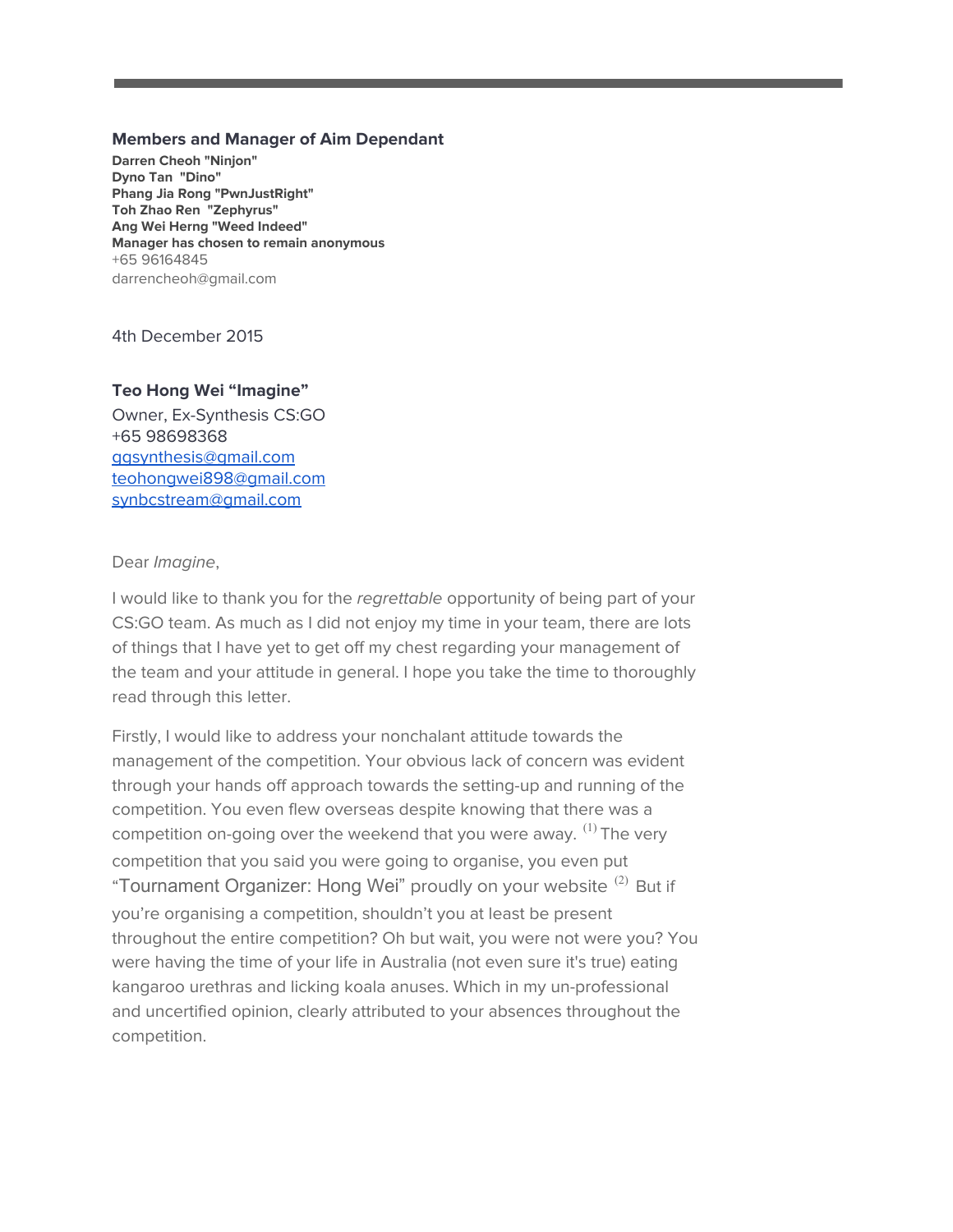Secondly, your sponsors. Who the heck puts a Facelt referral link  $^{(4)}$  and claim that they're a partner c'mon man even a cockroach has more brains than that. You think that the free 100 points is gonna get you somewhere on the road to that Fiat Limited Edition that they're giving away for 5,000,000 points? Dream on son, you can't *Imagine* everything.

I mean honestly speaking, when there's a partnership between the organisations, there's usually a promotion, advice or service that is provided for the partnership. There clearly hasn't been any promotions, and you expect me to believe that you're gonna get advice from FaceIt on how to run a competition that could be monetised? Please, credit the team behind FaceIt with more intelligence than a cockroach, you're basically stealing potential business from them if they were to help you. Lastly, as far as my memory serves, Leet.gg, Facelt and FreemyApps have yet to provide any services to my team, or maybe we were just denied them. But seeing as your partnerships have provided us with nothing short being useless, we're better off on our own. No point riding on your success as a "owner" if there wasn't any success to begin with, clearly a poor example " on how to be successful" if you can't even manage your teams properly.

Last but not least, your 'management team'. Do that even exist? From what I know, they didn't do shit. Whenever we requested for something, we got nothing. We had to pay for everything, tournament fees, game server, teamspeak server and a logo. Having to pay for our own tournament  $^{(5)}$ really pissed me off, how retarded is that? It's like inviting your family to a meal that you're organising and telling them to pay for it. Where were we supposed to conduct our trainings without a game server? At your Imaginative house? You did not even offer to help, you were not even concerned and you still expected results from us? That is some next level support towards us. Oh and please do understand the game before you make any decision that could affect the team(s). Just to re-emphasise, Imagining yourself to be an expert just because you are Global Elite does not make you any smarter (that's why you are in IJC).

Once again, I would like to thank you for such a unsatisfactory opportunity, I doubt I will ever get to experience this again. Despite this being such an aids experience, I would never forget you, or what you've done. Everytime I look at a blank wall, I will be reminded of you.

There was nothing, a total figment of your Imagination.

Sincerely,

# **Members and Manager of Aim Dependant**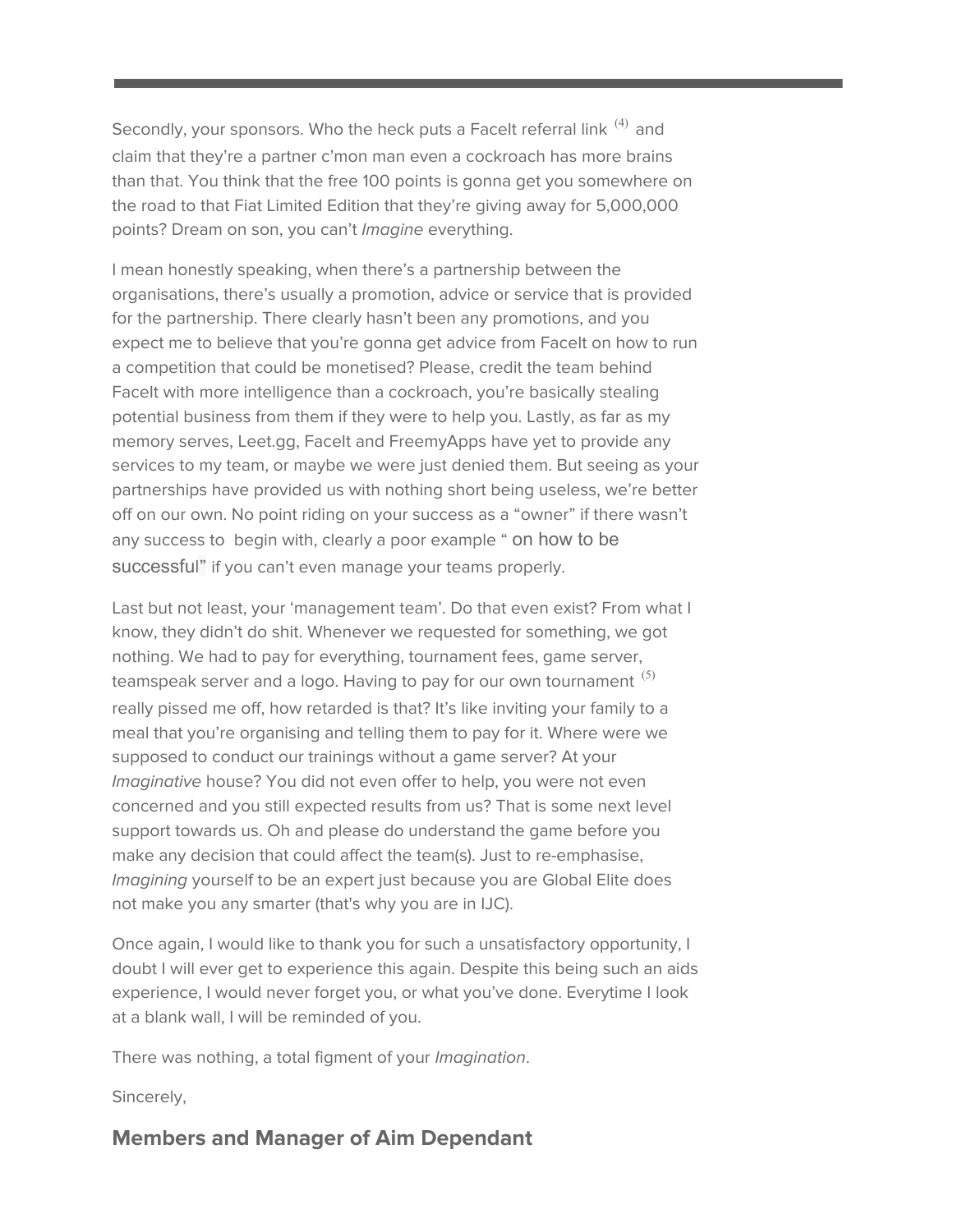

(ninjon ended helping for the majority of the remaining days)

Tournament Organizer: Hong Wei Tournament Head: Darren (\$ Stuff, etc)



https://www.instagram.com/p/9yFWfile4z/?taken-by=synimagine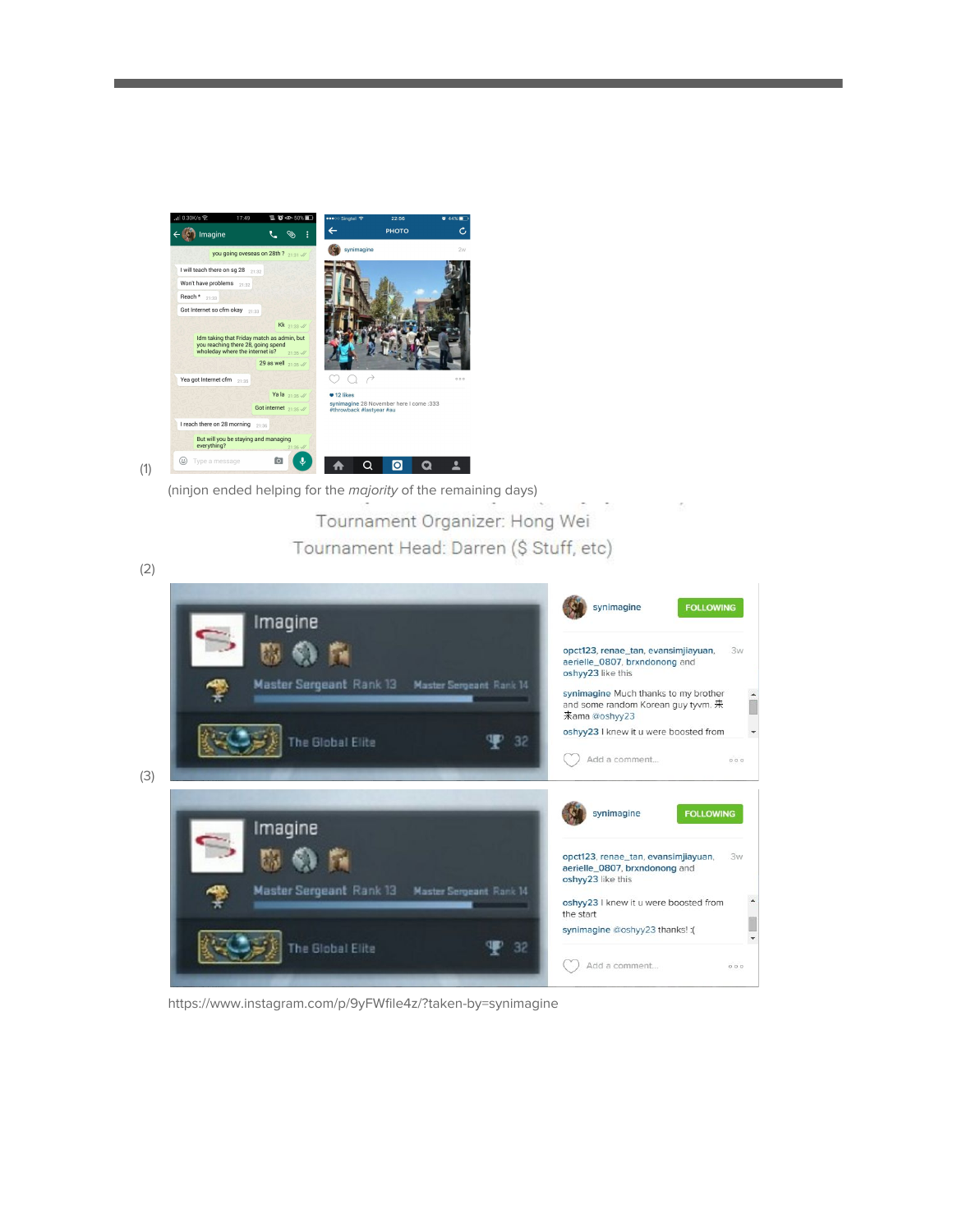#### **Main Partners**



FreeMyApps

FreeMyApps!, DISCOVER GREAT APPS AND GAMES GET REWARDED. Check them out now!





#### Leet.GG

Leet.GG, a community driven site to reward players on playing popular games, which includes League of Legends, CSGO, Minecraft and more! Check out them now!





FaceIT, Play our matchmaking and daily tournaments on your favorite game and win prizes. Check them out now!

#### (4)

<http://synthesissg.weebly.com/partners.html> when you click on check them out, look carefully at the url, its a referral link.

FreeMyApps [:](http://m.freemyapps.com/share/url/ead83ea2/) [m.freemyapps.com/share/url/ead83ea2/](http://m.freemyapps.com/share/url/ead83ea2/)

Leet.GG: <https://www.leet.gg/referral?r=agpzfjEzMzdjb2luchMLEgZQbGF5ZXIYgICAuIeN0woM>

FaceIt : <https://play.faceit.com/?referral=1d33415d-fbc7-477f-98e4-ad8a472d1f20>

These referral links CAN be achieved easily, Facelt users will know that you get 100 points if a friend registers through this link. Refer to the next page for more information.





< He even denied these claims